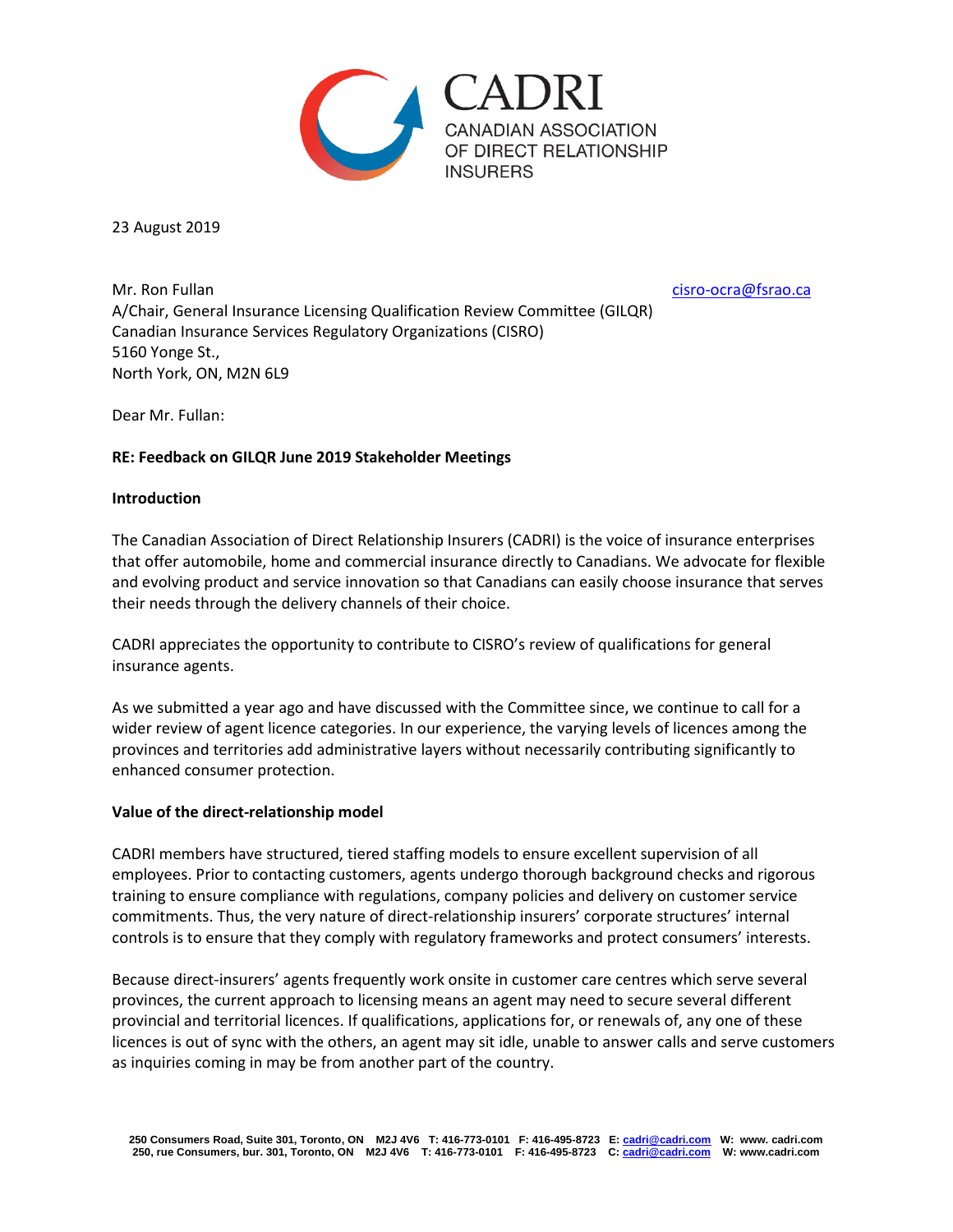In this context, CADRI remains a proponent of steps to harmonize licensing across Canada.

For the purposes of CISRO's task at hand, a review of general insurance licensing qualifications, we are supportive of GILQR's proposal to move to a more harmonized curriculum for entry-level agents. The benefits of a common curriculum include:

- Enhanced consumer experience,
- Reductions in training time,
- Labour mobility,
- Ease of integration of fair treatment policies.

As we recommended in 2018, we support changes to the educational curricula which set a base qualification recognized across Canada. Modules covering jurisdictional specifics or specialty knowledge like commercial issues or travel insurance, for example, would be available for agents as required by their insurer employers.

### **Potential Approaches**

CADRI agrees with CISRO that the status quo is not an option.

As we consider the questions outlined in CISRO's 2019 Stakeholder Consultation, we submit that any future educational program should align with the Canada Free Trade Agreement to encourage labour mobility and have a continuous stakeholder engagement loop.

### **Consultation Questions**

*1. What are your thoughts on the high-level principles listed? Are there any other principles that should guide the development of an entry-level general insurance licensing qualification program?*

With respect to the principles guiding the development of an entry-level general insurance licensing qualification program, CADRI members agree with all of those listed and suggest the committee add one more to address the efficiency and effectiveness of the program. All industry participants would appreciate the committee considering the amount of paperwork, time required and cost associated with the program.

As nationwide insurers, our biggest challenge is the varying licensing levels in each jurisdiction and the permissions granted to each of those levels. We understand that the mandate of this committee is to address education and examination requirements, but we would appreciate any consideration that could be given to the variations between jurisdictions through this process.

# *2. How could a harmonized curriculum best be achieved, given that currently multiple providers create their own curricula?*

CADRI members suggest that a curriculum should be developed centrally and then shared with many providers. With this approach, insurers would have the option of delivering the curriculum themselves in the context of their own products, policies and customer service expectations, or turn to a third party to deliver the training.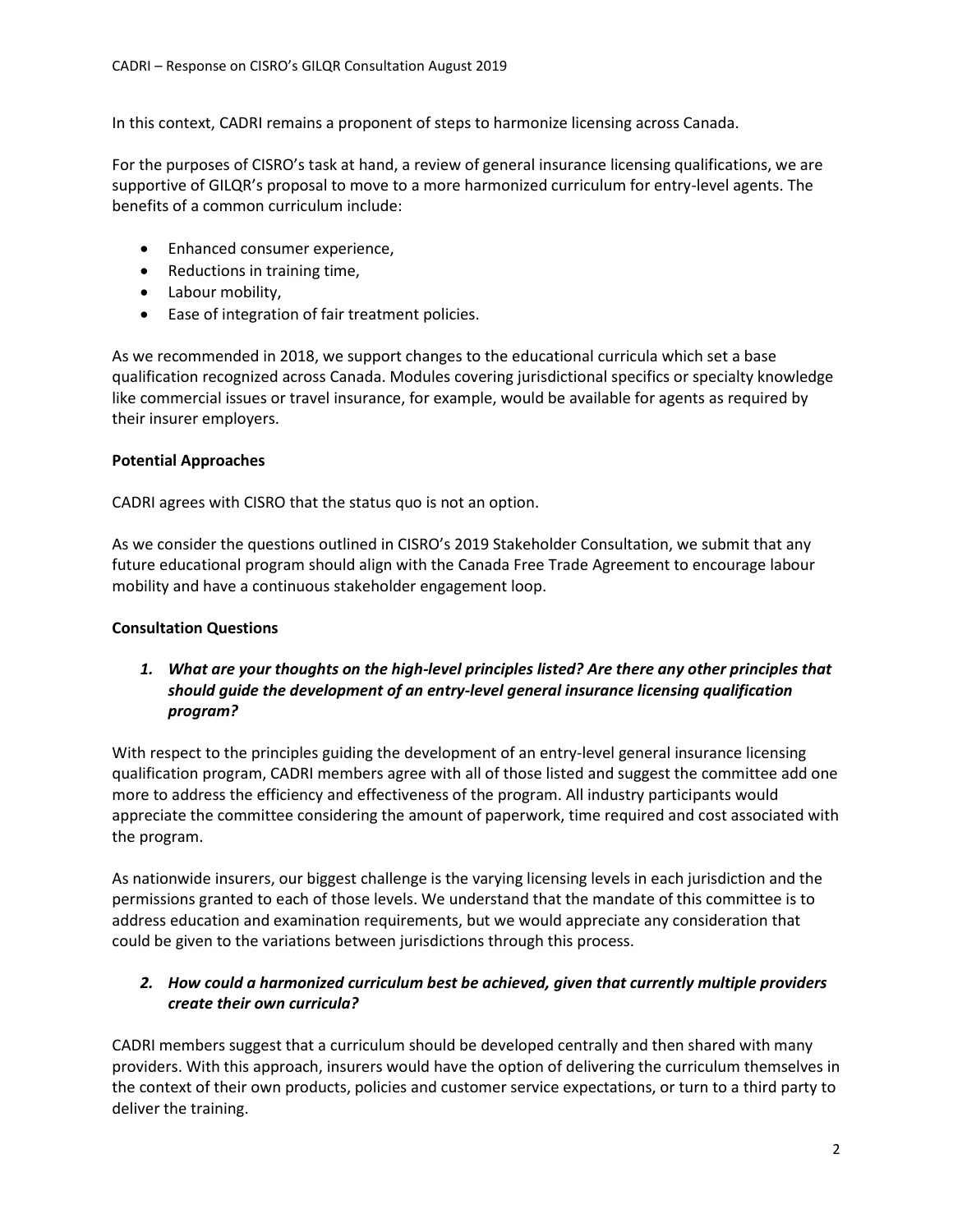In addition, based on our members' experience, we would like to recommend that CISRO allow and encourage varying means of delivering the curriculum and learning experience. Two weeks classroom time is one approach, others include virtual, eLearning and a blend of traditional and contemporary means.

*3. A potential program could have common study materials, based on a common curriculum, developed by one party and used by all providers with regulator-administered exams. What advantages and disadvantages might there be for students, course providers and regulators?*

A common curriculum and study materials would give equal opportunity to every potential licensee by ensuring a consistent approach to content across jurisdictions. In addition, our members suggest the creation of a facilitator's guide to the curriculum to provide guidance to trainers and give learners the best possible opportunity to retain information and successfully pass the exams.

*4. Conversely, the program could allow for multiple providers creating their own study materials based on a common curriculum with regulator-administered exams. What are your thoughts on the advantages and disadvantages of this approach for students, course providers and regulators?*

Allowing multiple course providers to create their own study materials seems contrary to the goal of harmonization – the curriculum might be interpreted differently, affecting learning and outcomes. Standardized study materials based on a common curriculum give all individuals pursuing licences an equal opportunity to succeed, regardless of jurisdiction.

*5. Currently, some licensees may be authorized to sell products for which they have not acquired technical knowledge. Conversely, licensees may have technical knowledge of products that they are not permitted to sell under the authority of their licence (e.g., A&S insurance, travel insurance, commercial insurance, etc.). What issues may arise from this? How do you recommend this CISRO initiative might address these? Are there other issues that arise from the current licensing qualification framework?*

CADRI's agents not only acquire the qualifications required to be licensed for a jurisdiction that they serve, but they are also subject to additional, company-specific training on policies, procedures, specific products and fair treatment of customers. Given this scenario, CADRI's members' agents sell only products they are licensed and qualified to sell.

CADRI believes that if a common curriculum is kept to the basics required for jurisdictions across the country, then agents could acquire additional training for other products through learning modules and additional testing.

We believe that agents should learn about products that they will be working with, rather than learning about products they will never work with because that knowledge is required to acquire a licence.

That said, CADRI members understand that deciding what's required by each jurisdiction to obtain an entry-level licence is beyond the scope of this review, but we suggest that an entry-level agent performs the same function regardless of jurisdiction and harmonizing not just education requirements but also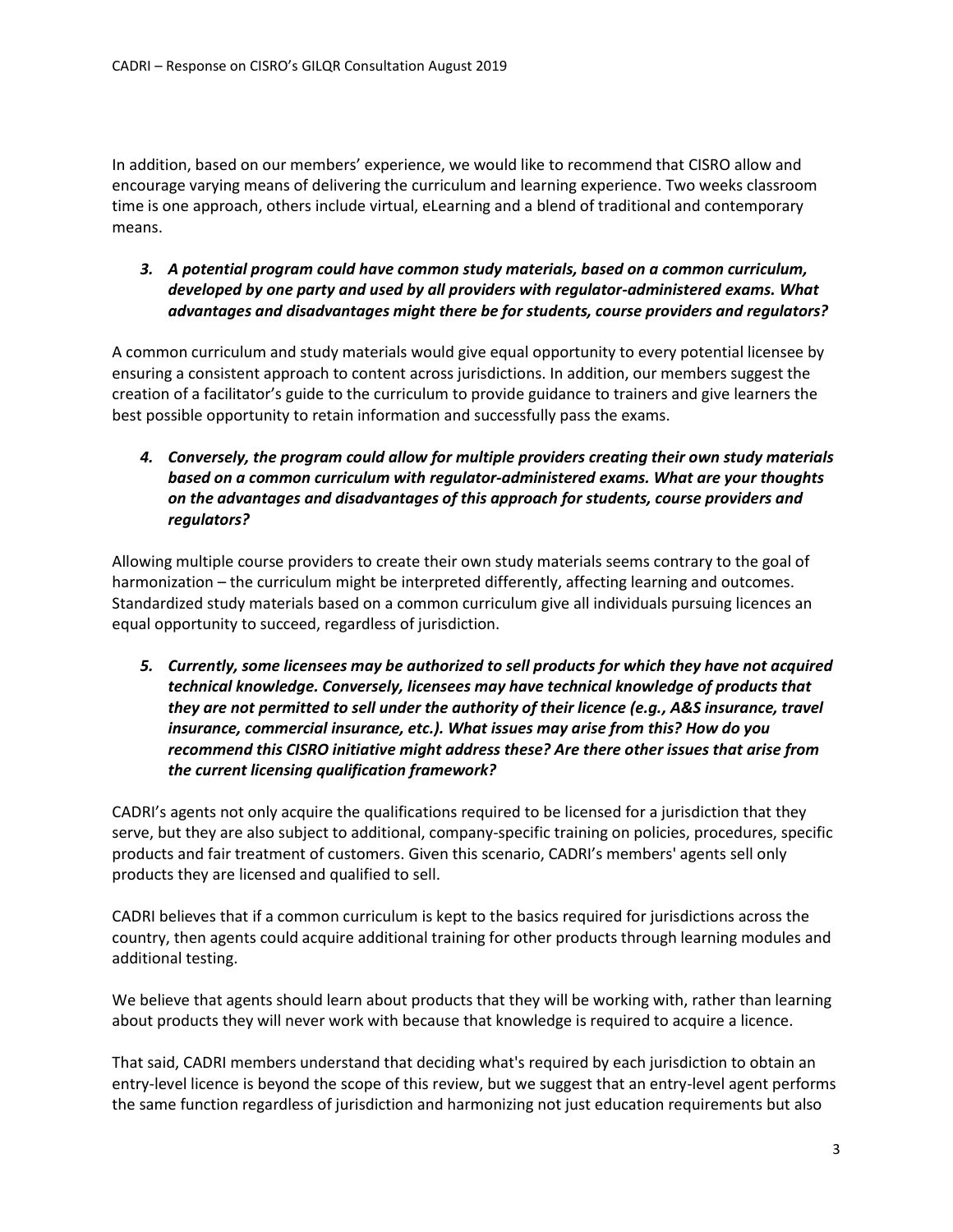qualification requirements would enable us to provide a consistent, seamless experience for customers across Canada.

## *6. What are your thoughts on the two approaches identified by CISRO? Are there other approaches that CISRO should consider?*

After careful consideration of CISRO's options, CADRI recommends a modified version of Option 1. We call it **Modified Option 1**:



Only a small amount of auto insurance content varies from one jurisdiction to another, so CADRI members recommend incorporating the common auto insurance content into the core of Option 1 and addressing jurisdictional variations in a separate module. This will simplify multi-jurisdictional licensing and ensure consistency of content and instruction across the country.

### *7. To what extent do you believe that auto insurance content could be harmonized?*

CADRI members suggest that common auto insurance content should become part of the core curriculum required for an entry-level licence, simplifying the jurisdictional modules available for those who require multiple licences.

We make this case because most of the auto insurance curriculum could be harmonized. While there are minor jurisdictional variations, in every case the perils are the same, as are the fundamentals (liability, etc.).

# *8. To what extent should travel insurance be included in a program (given that this may include components of accident & sickness insurance)?*

CADRI recommends that, rather than including travel and accident and sickness into the core curriculum, they be incorporated into jurisdictional modules where those jurisdictions require this